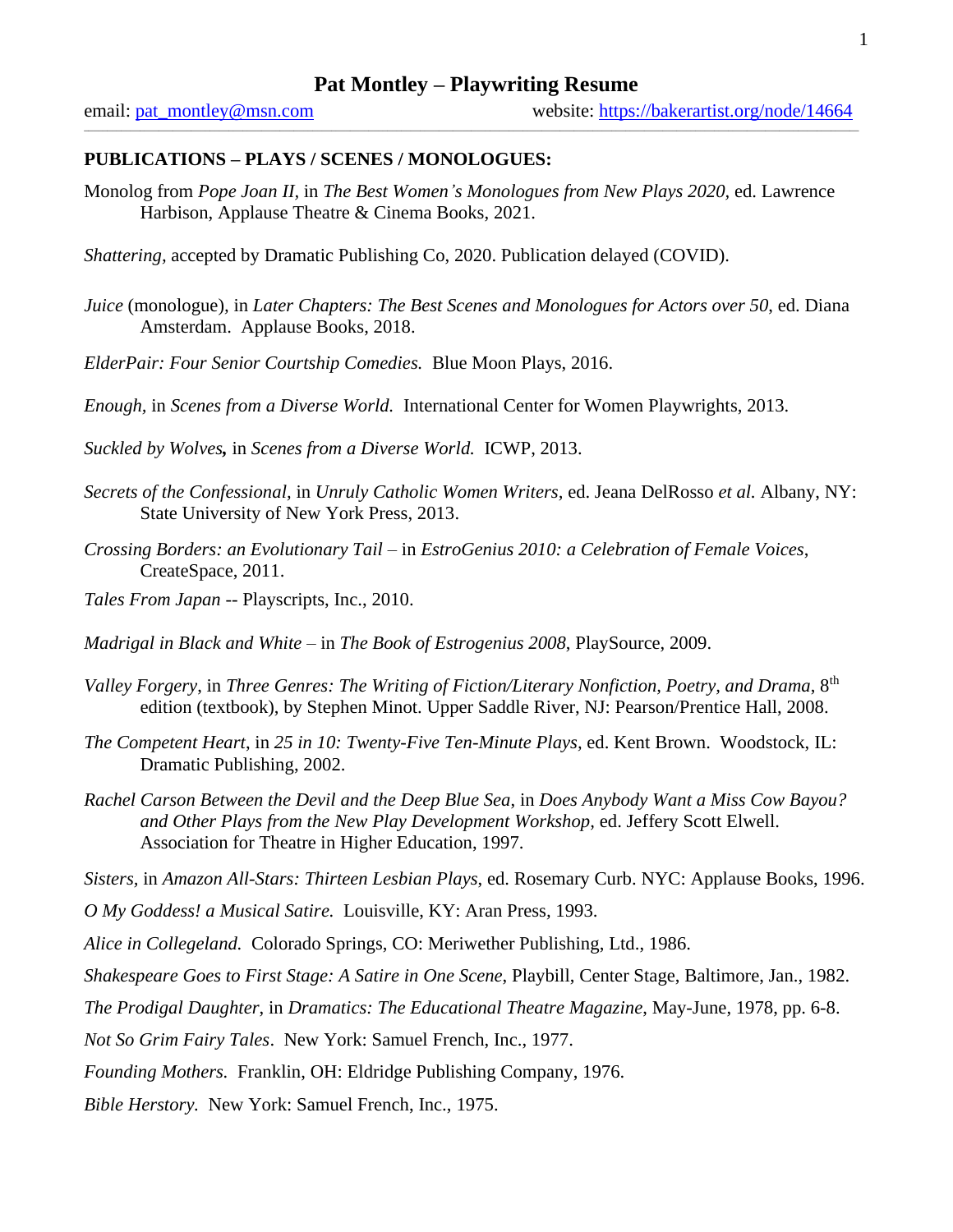#### **PRODUCTIONS/READINGS – FULL-LENGTH PLAYS:**

*Shattering* – Tacoma Little Theatre, WA, 2020 (production)

*Plays on Principle –* First Unitarian Church of Baltimore, 2019 (production)

*Pope Joan II* (readings) Rep Stage*,* Columbia, MD, 2015 Cumberland Theatre, Cumberland, MD, 2019

*Let All Mortal Flesh* (staged readings) Women's Work Festival, Pride Films and Plays, Chicago, 2013 Athena Project Festival, The Aurora Fox Studio, Denver, CO, 2013

*Brigid of Ireland* **--** Mobtown Players, Baltimore, MD, 2011 (reading)

*The Trojan Women* (adaptation of Euripides) Chesapeake Shakespeare Co., Baltimore, 2010 (reading)

*Kali Dances --* Abingdon Theatre, New York City, 2007 (reading)

### *Dancing the God* (productions)

Burbage Theatre, Los Angeles, CA, 1990 Nebraska Repertory Theatre, Lincoln, NE, 1994 Women's Theatre Project, Ft. Lauderdale, FL, 2006 Palm Beach Drama Works, 2020 (reading)

*Tales From Japan* (productions) Chatham College, Pittsburgh, PA, 1997 Central Missouri State University, 2004 Lincoln High School, Manitowoc, WI, 2011

*The Irish Radio Hour*  WDUQ-FM, Pittsburgh, PA, 1989 WEVO-FM, Concord, NH, 1990 KSTK-FM, Wrangell, AK, 1990 WCND, Baltimore, MD, 1990

*Rosvitha's Review* (musical) (productions) Chatham College, Pittsburgh, PA, 1985 Castle Performing Arts Center, Hyattsville, MD, 1986 Loyola College Evergreen Players, Baltimore, MD, 1987

*Sisters* Center Stage, Baltimore, MD, 1982 (reading) Woman's Showcase, Fort Lauderdale, FL, 1987 (production) Theatre Gemini, Dallas, TX, 1988 (production) Celebration Theatre, Los Angeles, CA, 1988 (production) Portland Women's Theatre Co., OR, 1988 (production) BLT Productions, San Diego, CA, 1989 (production) University of Hartford, CT, 2006 (production)

*Mother Jones* (productions) Corner Theatre, Baltimore, MD, 1979 Catholic University, Washington, DC, 1981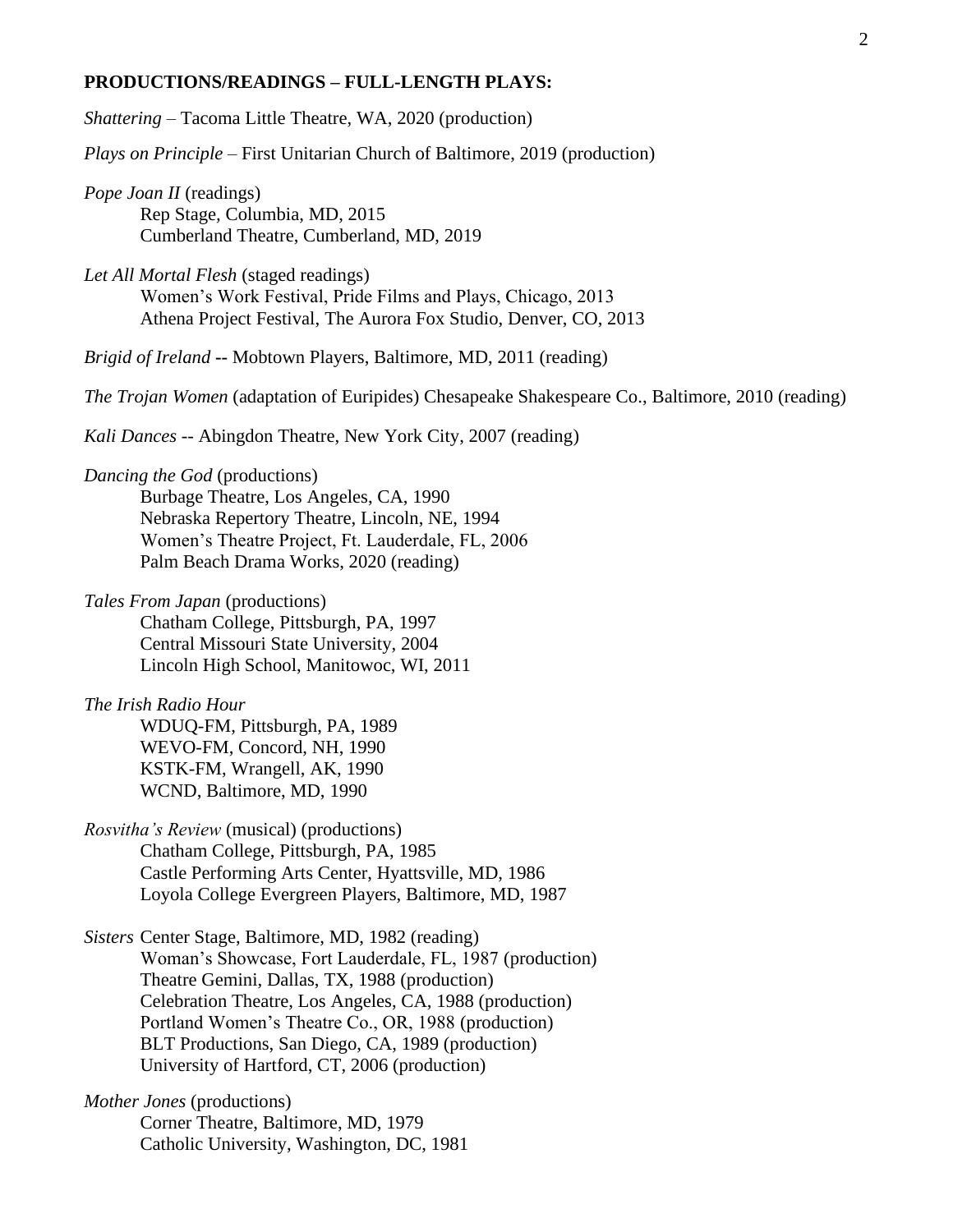#### **PRODUCTIONS/READINGS – ONE-ACT PLAYS:**

*The Woman of Destiny --* The Shaw Society, London, UK, 2014 (reading)

*Acts of Contrition* 

Edinburgh Fringe Festival, 2012 (production) Slippery Rock University, PA, 2012 (production) Pittsburgh New Works Festival, 2006 (reading)

*Secret in the Poet's Heart --* The Shaw Society, London, UK, 2012 (reading)

*A Whole New Ball Game* (primary author) **--** City Theatre Outreach Program, Pittsburgh, PA, 1993 (p)

*Keepers of the Earth* (adaptation of Native American tales) **--** Pittsburgh Children's Festival, 1992 (p)

*O My Goddess!* (productions)

Baltimore Women's Fair & Towson University, Baltimore, MD, 1979 College of Notre Dame, Baltimore, MD, 1988

*Not So Grim Fairy Tales --* 75 Productions in 27 states and 4 Canadian provinces

*Four Scores for the Founding Mothers* (Bicentennial play) **--** Goucher College, Towson, MD, 1976

*Bible Herstory --* 31 productions in 11 states and 2 Canadian provinces

# **PRODUCTIONS/READINGS – TEN-MINUTE PLAYS:**

*March! –* Women in Theatre Conference, Rep Stage, Columbia, MD, 2019 (reading)

*Girl Scout Cookies* – Page-to-Stage Festival, Kennedy Center, Washington, DC, 2018 (reading)

*Foxholes --* Page-to-Stage Festival, Kennedy Center, 2017 (reading)

*Crossing Borders: an Evolutionary Tail* (productions)

Turtle Shell Summer Shorties Festival, NYC, 2011, 2012 Estrogenius Festival, Manhattan Theatre Source, NYC, 2010 (Voted audience favorite) Run of the Mill Theatre at Theatre Project, Baltimore, MD, 2009

#### *Suckled by Wolves*

Baltimore Playwrights Festival, 2008 (production) Page-to-Stage Festival, John F. Kennedy Center, Washington, DC, 2008 (reading)

*Madrigal in Black and White* 

Uppity Theatre Company, St. Louis, MO, 2012 (production) Women's Theatre Project, Ft. Lauderdale, FL, 2009 (reading) Voted audience favorite Estrogenius Festival, Manhattan Theatre Source, NYC, 2008 (production) Diablo Valley College, CA, 2008 (production) Bowie State University, MD, 2008 (production) Page-to-Stage Festival, John F. Kennedy Center, Washington, DC, 2007 (reading) Adelphi University, NY, 2007 (production) Festival of Ten, SUNY Brockport, 2003 (production)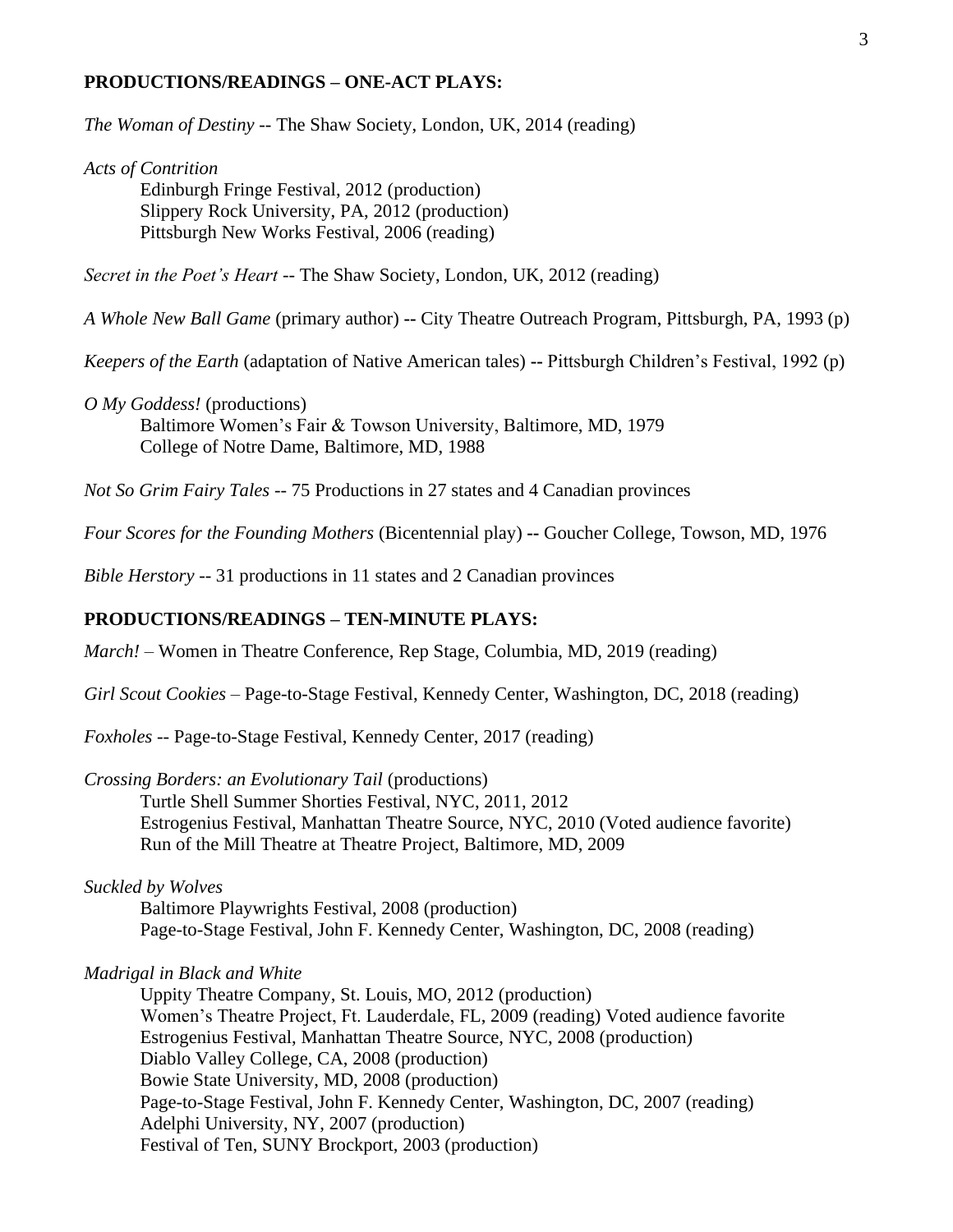*Rachel Carson Between the Devil and the Deep Blue Sea (productions)* Fells Point Corner Theatre, Baltimore, MD, 2011 National Environmental Conference, Pittsburgh, PA, 1995 Potluck Productions, Kansas City, MO, 1999

### *Enough*

Page-to-Stage Festival, Kennedy Center, 2009 (reading) Goshen College, IN, 2004 (production)

*The Cutting* **--** Lebanon Community Theatre, Lebanon, PA 2008 (production)

#### *Perfect for You*

Page-to-Stage Festival, John F. Kennedy Center, Washington, DC, 2007 (reading) Lebanon Community Theatre, Lebanon, PA, 2007 (production)

*Juice --* Women's Project at Theatre Project, Baltimore, MD, 1996 (production) Love Creek Productions, Harold Clurman Theatre, NYC, 1996 (production) Slightly Askew Players, Santa Barbara, CA, 1997 (production) Conference of Society for Menstrual Cycle Research, Pittsburgh, PA, 2003 (reading)

# *The Unveiling* (productions)

Women's Project at Theatre Project, Baltimore, MD, 1997 Potluck Productions, Kansas City, MO, 1999

### *The Competent Heart* (productions)

Women's Project at Theatre Project, Baltimore, MD, 1996 Love Creek Productions, Harold Clurman Theatre, NYC, 1996

### *Finding the Flame* (productions)

Love Creek Productions, Nat Horne Theatre, NYC, 1991 Malibu International Festival of One Acts, Malibu, CA, 2003

*Valley Forgery*

Iowa State University, 2006 (production) The Unexpected Company, Laramie, WY, 2006 (production) Marietta College, Marietta, OH, 2006 (production) Oslo Players, University of Oslo, Norway, 1991 (reading) Gymnasium Wildeshausen, Germany, 1998 (reading)

# **PRODUCTION – MONOLOGUE:**

*Reach for the Gold –* Center Stage, Baltimore, 2013 – in 50<sup>th</sup> Anniversary celebration: "My America" **<http://www.youtube.com/watch?v=HkZhxhk7aL0>**

# **PLAYWRITING CONTESTS:**

*Shattering*

Winner, American Association of Community Theatre NewPlayFest, 2020 Semi-finalist, Eugene O'Neill National Playwrights Conference, 2019 Semi-finalist, Bay Area Playwrights Festival, San Francisco, CA, 2011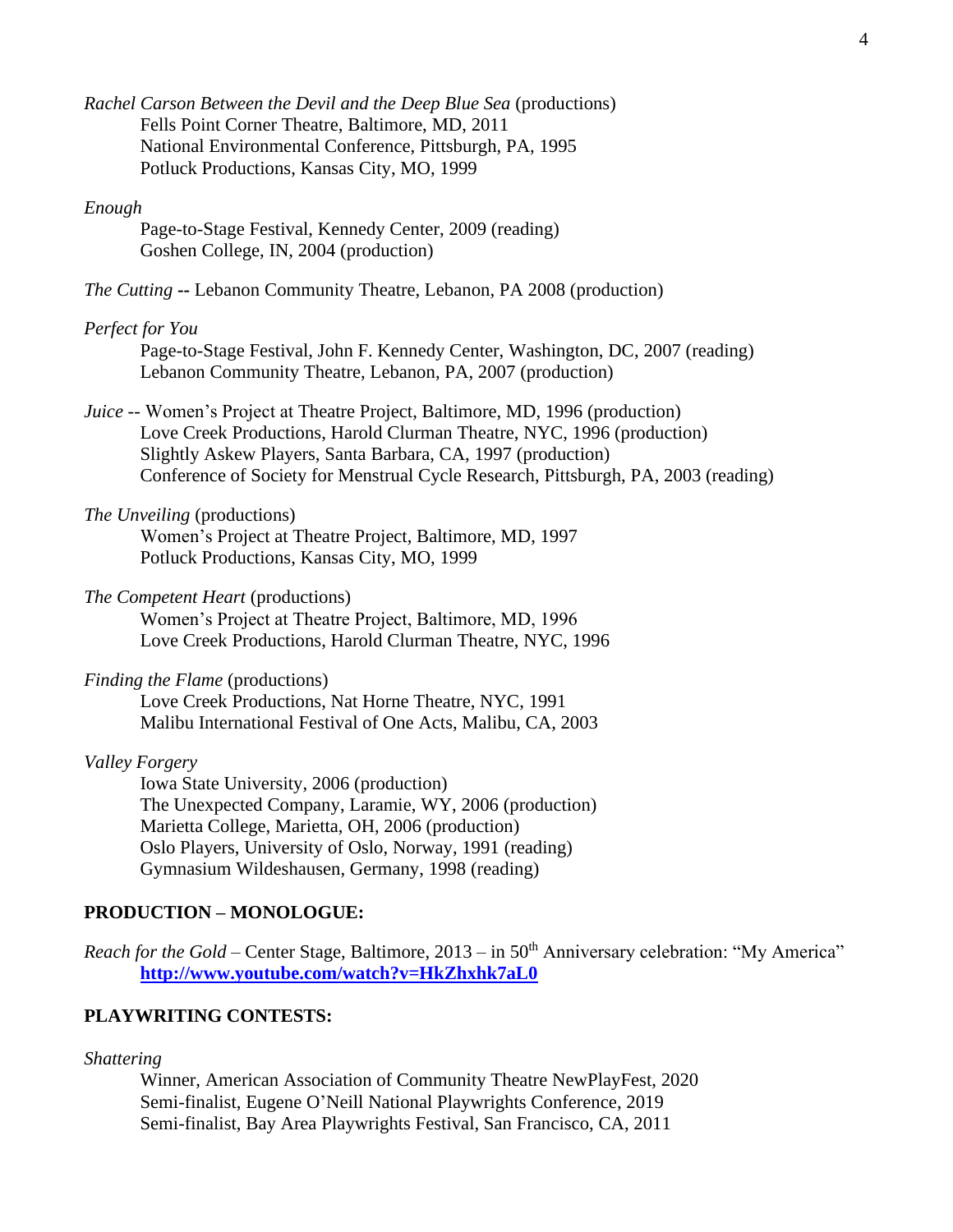*The Shaman, the Virgin and the Crone: A Winter Solstice Fantasy –* Semi-finalist, Eugene O'Neill National Playwrights Conference, 2020

*Peace Under Pressure –* Finalist, Goshen Peace Play Prize, Goshen College, IN, 2018

*The Apothecary's Dilemma --* Honorable Mention, Goshen Peace Play Prize, Goshen College, IN, 2016

*The Woman of Destiny --* Winner, T.F. Evans Award, The Shaw Society, London, 2013

#### *Kali Dances*

Honorable Mention, Jane Chambers Contest, 2012 Finalist, New Harmony Project, Indianapolis, IN, 2008 Finalist, Bay Area Playwrights Festival, San Francisco, CA, 2003 Semi-finalist, Playwrights First Award, NYC, 2004

#### *Secret in the Poet's Heart*

Finalist, T.F. Evans Award, The Shaw Society, London, 2011

### *Let All Mortal Flesh*

Finalist, Y.E.S. Festival of New Plays, Northern Kentucky University, 2007 Semi-finalist, Stanley Drama Award, Wagner College, Staten Island, NY, 2006

### *Acts of Contrition*

Winner, Kaleidoscope Arts Festival, Slippery Rock University, PA, 2012 Second Place, Goshen Peace Play Prize, Goshen College, IN, 2006 Third Place, Kernodle Playwriting Contest, University of Arkansas, 2006 Semi-finalist, Drury University One-Act Play Competition, Springfield, MO, 2007

#### *Madrigal in Black and White*

Finalist, 10-Minute Play Contest, University of Maryland Baltimore County, 2006 Finalist, Market House Theatre One-Act Competition, Paducah, KY, 2003

*Enough --* Winner, Market House Theatre, One-Act Play Competition, Paducah, KY, 2003

### *Tales From Japan*

Honorable Mention, Jackie White Memorial Children's Theatre Contest, 2004 Finalist, Beverly Hills Theatre Guild Children's Theatre Contest, 2000

#### *The Competent Heart*

Final-Finalist, Actors Theatre of Louisville National Ten-Minute Play Contest, 1995

# *Finding the Flame*

Semi-finalist, Actors Theatre of Louisville National Ten-Minute Play Contest, 1991 Finalist/Winner, Love Creek Mini Festival, NYC, 1991

# *Dancing the God* **--**

Finalist, Actors Theatre of Louisville Contest, 1989 Finalist, Florida Studio Theatre Mini-Festival, Ft. Lauderdale, FL, 1991

*Prickly Parables --* Semi**-**finalist, Judith Siegel Pearson Award, Wayne State University, Detroit, 198